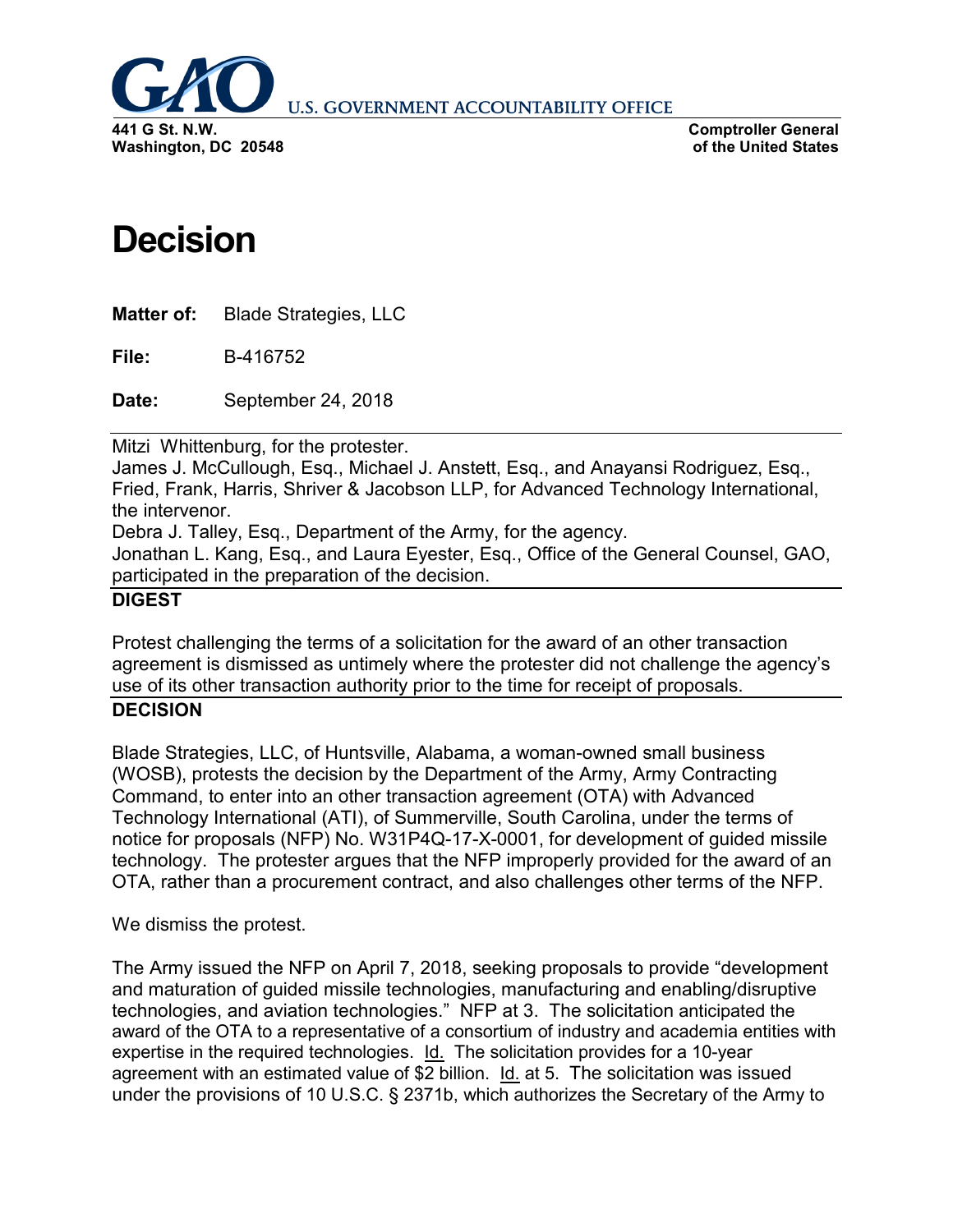enter into an OTA for prototype projects. Id. at 1, 3. As discussed in detail below, OTAs are not procurement contracts and do not fall under the provisions of the Federal Acquisition Regulation (FAR). The agency received proposals from six offerors, including Blade Strategies. Agency Request for Dismissal, Sept. 6, 2018, at 3. The agency awarded the OTA to ATI on July 31. Id.

Blade Strategies raises the following three primary arguments: (1) the NFP improperly provided for the award of an OTA, rather than a FAR-based procurement contract; (2) the anticipated award to a consortium comprised of industry and academia improperly conflates the roles of for-profit and not-for-profit entities; and (3) the anticipated award to a consortium prejudiced the ability of WOSBs to compete for the award. Protest at 3-4, 24. The Army requests that we dismiss the protest because the protester is untimely to challenge the terms of the solicitation, which clearly set forth the agency's decision to obtain its requirements through the use of an OTA. For the reasons discussed below, we agree with the agency.<sup>[1](#page-1-0)</sup>

Under the Competition in Contracting Act of 1984 (CICA) and our Bid Protest Regulations, we review protests concerning alleged violations of procurement statutes or regulations by federal agencies in the award or proposed award of contracts for the procurement of goods and services, and solicitations leading to such awards. See 31 U.S.C. §§ 3551(1), 3552; 4 C.F.R. § 21.1(a). In circumstances where an agency has statutory authorization to enter into "contracts . . . [or] other transactions," we have concluded that agreements issued by the agency under its "other transaction" authority "are not procurement contracts," and therefore we generally do not review protests of the award or solicitations for the award of these agreements under our bid protest jurisdiction. Rocketplane Kistler, B-310741, Jan. 28, 2008, 2008 CPD ¶ 22 at 3; see also MorphoTrust USA, LLC, B-412711, May 16, 2016, 2016 CPD ¶ 133 at 7-8. We will review, however, a timely protest that an agency is improperly using its other transaction authority to procure goods or services. 4 C.F.R. § 21.5(m); see also Oracle America, Inc., B-416061, May 31, 2018, 2018 CPD | at 10-11; Rocketplane Kistler, supra; MorphoTrust USA, supra.

With regard to timeliness, our Bid Protest Regulations contain strict rules for the timely submission of protests. These rules reflect the dual requirements of giving parties a fair opportunity to present their cases and resolving protests expeditiously without unduly disrupting or delaying the procurement process. Verizon Wireless, B-406854, B-406854.2, Sept. 17, 2012, 2012 CPD ¶ 260 at 4. Our timeliness rules require that a protest based upon alleged improprieties in a solicitation that are apparent prior to the closing time for receipt of initial proposals or quotations be filed before that time. 4 C.F.R. § 21.2(a)(1); see AmaTerra Envtl. Inc., B-408290.2, Oct. 23, 2013, 2013 CPD ¶ 242 at 3. Where a protester is aware that the agency has issued a competitive

<span id="page-1-0"></span> $1$  The protester also raises other collateral arguments. Although we do not address every argument, we have reviewed them all and find no basis to conclude that there are any issues raised by Blade Strategies that are timely or within our jurisdiction.